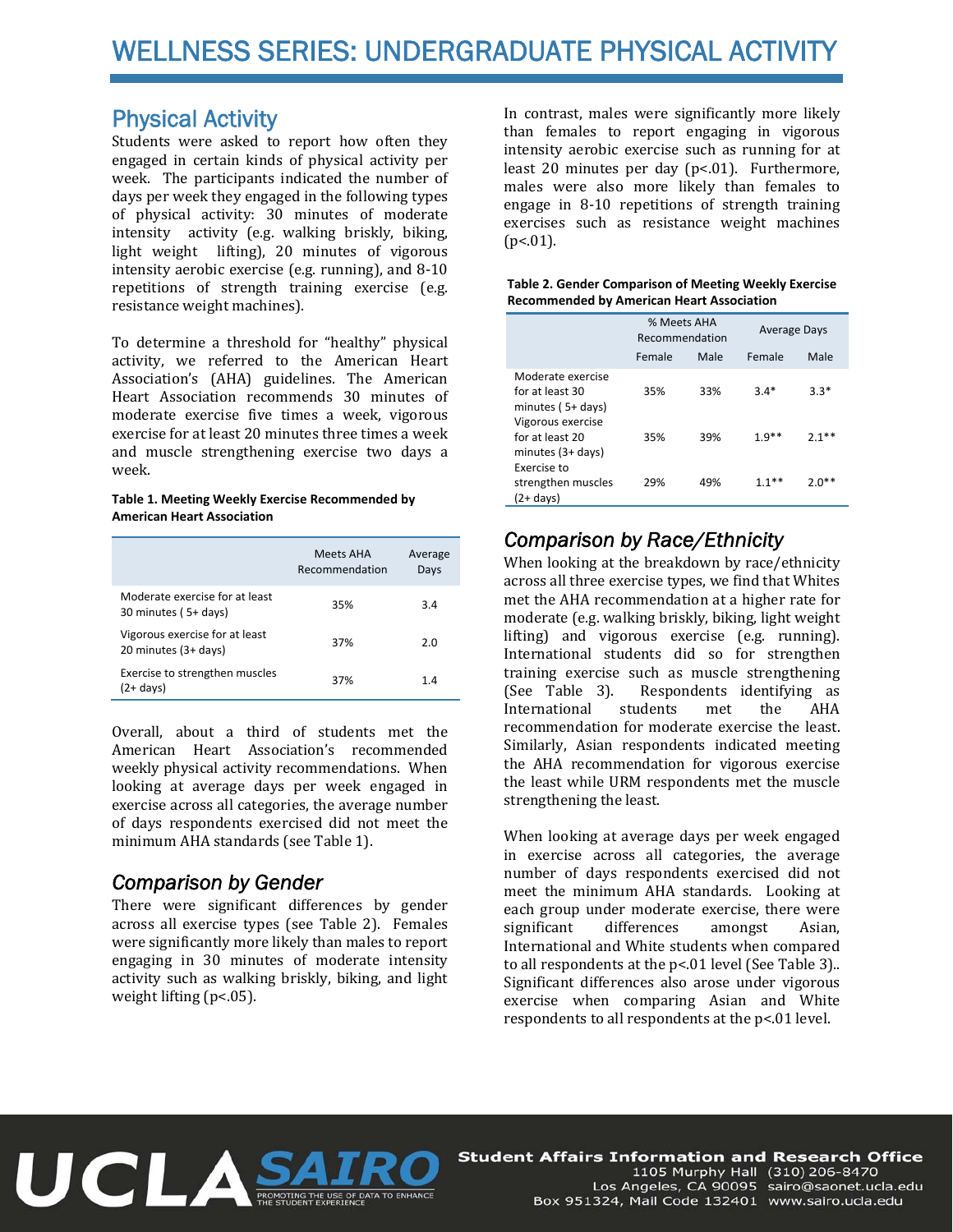| Table 3. Race/Ethnicity Comparison of Meeting Weekly Exercise Recommended by American Heart Association |  |  |  |
|---------------------------------------------------------------------------------------------------------|--|--|--|
|---------------------------------------------------------------------------------------------------------|--|--|--|

|               | Moderate exercise for at least<br>30 minutes (5+ days) |                 | Vigorous exercise for at least 20<br>minutes $(3 + days)$ |                 | Exercise to strengthen muscles (2+<br>days) |                 |
|---------------|--------------------------------------------------------|-----------------|-----------------------------------------------------------|-----------------|---------------------------------------------|-----------------|
|               | % Meets AHA<br>Recommendation                          | Average<br>Days | % Meets AHA<br>Recommendation                             | Average<br>Days | % Meets AHA<br>Recommendation               | Average<br>Days |
| All           | 34.3%                                                  | 3.4             | 36.5%                                                     | 2.0             | 36.7%                                       | 1.4             |
| Asian         | 31.2%                                                  | $3.1*$          | 33.1%                                                     | $1.8**$         | 34.9%                                       | 1.4             |
| International | 22.5%                                                  | $2.8**$         | 38.0%                                                     | 2.0             | 39.9%                                       | 1.6             |
| <b>URM</b>    | 30.5%                                                  | 3.2             | 34.1%                                                     | 1.9             | 33.3%                                       | 1.3             |
| White         | 43.2%                                                  | $3.8**$         | 41.1%                                                     | $2.3***$        | 39.7%                                       | 1.5             |

## Exercise on Campus

Survey participants who reported engaging in any form of physical activity were asked if these activities occurred at UCLA none, some, or all/almost all the time (three point scale). Even though students report engaging in moderate, vigorous, and strengthening exercise at about the same frequency, they utilize UCLA facilities most often for moderate exercise and least often for muscle strengthening. Still, it appears that UCLA is a common place for students to go to exercise (see Figure 1).

### **Figure 1. Exercise at UCLA Campus Facilities**



### *Comparison by Gender*

Males were more likely to engage in vigorous and muscle strengthening activities on the UCLA campus compared to females (see Figure 2). Female and males on average indicated their use for vigorous exercise at some of the time; however, comparing their means highlights a significant gender difference at the p<.01 level (See Table 4).

#### **Table 4. Gender Mean Comparison of Exercise at UCLA Campus Facilities**

|                                              | Female  | Male         |
|----------------------------------------------|---------|--------------|
| Moderate exercise for at least<br>30 minutes | 2.3     | 2.3          |
| Vigorous exercise for at least<br>20 minutes | $2.0**$ | $2.1**$      |
| Exercise to strengthen muscles               | $17**$  | <b>2 ሀ**</b> |

In the same way, men rated their use for muscle strengthening at some of the time significantly higher than the female average of 1.7, between none and some of the time. Gender differences for this type of activity was significant at the  $p<01$ level. There were no significant differences with the use of UCLA campus facilities in regards to moderate exercise

### **Figure 2. Gender Comparison of Exercise at UCLA Campus Facilities**